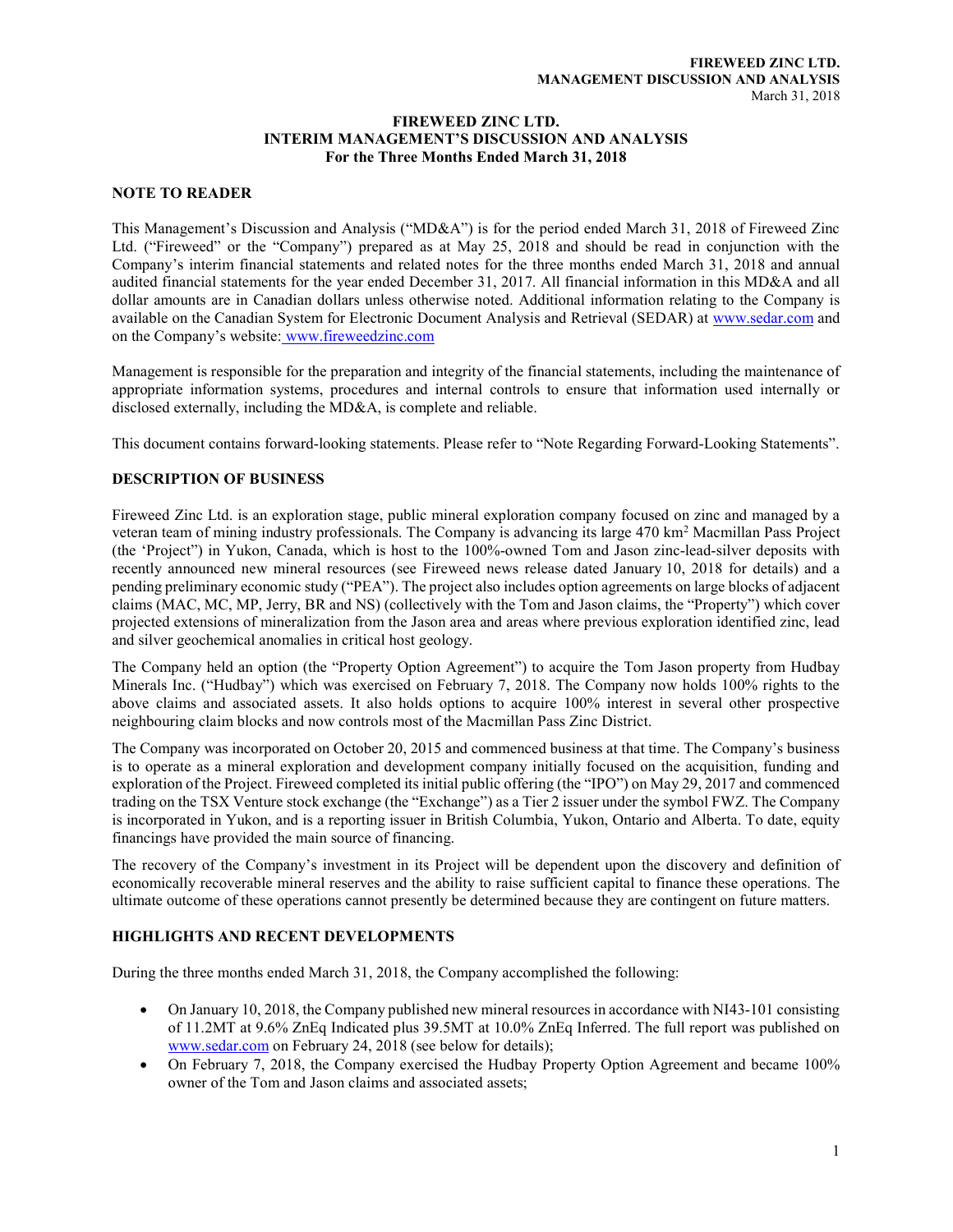- On February 26, 2018, the Company closed a brokered private placement. A total of 5,700,000 common shares of the Company and 3,000,000 flow-through common shares of the Company were sold at \$1.32 and \$1.66 respectively for the aggregate gross proceeds of \$12,504,000;
- On March 15, 2018, the Company announced it had granted a total of 860,000 stock options to its employees, officers and consultants. The options vest 20% every six months, following the grant date, and are exercisable at a price of \$1.45 per share for a five-year term. Employees and consultants were granted 485,000 stock options, and directors and officers were granted 375,000 stock options;
- On March 22, 2018, the Company announced the appointment of Mr. Gilles Dessureau to the position of Vice President of Exploration, and Mr. Neil MacRae to the position of Investor Relations Manager. More information on the appointments is provided in the Company's new release, dated March 22, 2018.
- On March 27, 2018, the Company announced that it had optioned several additional neighbouring claim blocks from Constantine Metal Resources Ltd. ("Constantine") and Carlin Gold Corporation ("Carlin"), and from Golden Ridge Resources Ltd ("Golden Ridge"), more than doubling its claim holdings to 46,900 hectares (approximately 470 square kilometres) and now controls most of the Macmillan Pass Zinc District. Details on these acquisitions are described below and provided in the Company's news release dated March 27, 2018;

Subsequent to the period ended March 31, 2018, the Company accomplished the following:

- On May 15, 2018, the Company announced results of positive metallurgical tests including high quality global (65% Tom and 35% Jason) zinc concentrate grading 58% zinc at 89% zinc recovery and lead concentrate grading 61% lead at 75% lead recovery. For details and additional information see the Company's news release dated May 15, 2018.
- The Company received TSX Venture (the "Exchange") approval for the option agreements with Constantin-Carlin and Golden Ridge and made option payments of \$75,000 to each of the option holders as well as issued 50,000 and 75,000 shares, respectively. Please see below for details on the option agreements.

## MACMILLAN PASS PROJECT

The Macmillan Pass Project encompasses about  $470 \text{ km}^2$  of mineral claims in the eastern Yukon Territory of Canada. It is host to the large Tom and Jason sediment-hosted exhalative sulphide ("Sedex") zinc-lead-silver deposits located approximately 200km northeast of the settlement of Ross River. The Company has a fully operational camp near the Tom deposit which is accessible via the North Canol Road from Ross River and via a local airstrip.

The deposits are located in the Selwyn Basin and hosted in Devonian-age Lower Earn Group sedimentary rocks. Sulphide-barite mineralization occurs in thick stratiform lenses and extends for as much as 1,200m along strike and 450m up and down dip. The main sulphide minerals are sphalerite and galena.

The Tom deposits have seen a total of 3,423 meters of underground development, 5,953 meters of underground core drilling in 84 holes, and 28,477 meters of surface core drilling in 135 holes; while at Jason a total of 39,191 meters has been drilled in 135 holes from surface to date. The Tom site has a Class 3 Land Use Permit and a Type B Water Licence. Environmental baseline monitoring of the site has been ongoing since 2000. Community relations have been good and the Company employed workers and contracted service providers from the local community of Ross River for the exploration program.

## Terms of the Property Option Agreement with Hudbay.

Fireweed signed the Property Option Agreement with Hudbay for the Tom and Jason claims and associated assets on December 14, 2016 and exercised the option on February 7, 2018. The agreement contained the following terms and conditions:

| Due Date                     | Cash              | <b>Common shares</b> | <b>Cumulative exploration</b><br>expenditures |
|------------------------------|-------------------|----------------------|-----------------------------------------------|
| December 14, 2016            | $$100,000$ (paid) |                      |                                               |
| Earlier of the Company's IPO |                   |                      |                                               |
| and exercise of the option   | $$150,000$ (paid) |                      | -                                             |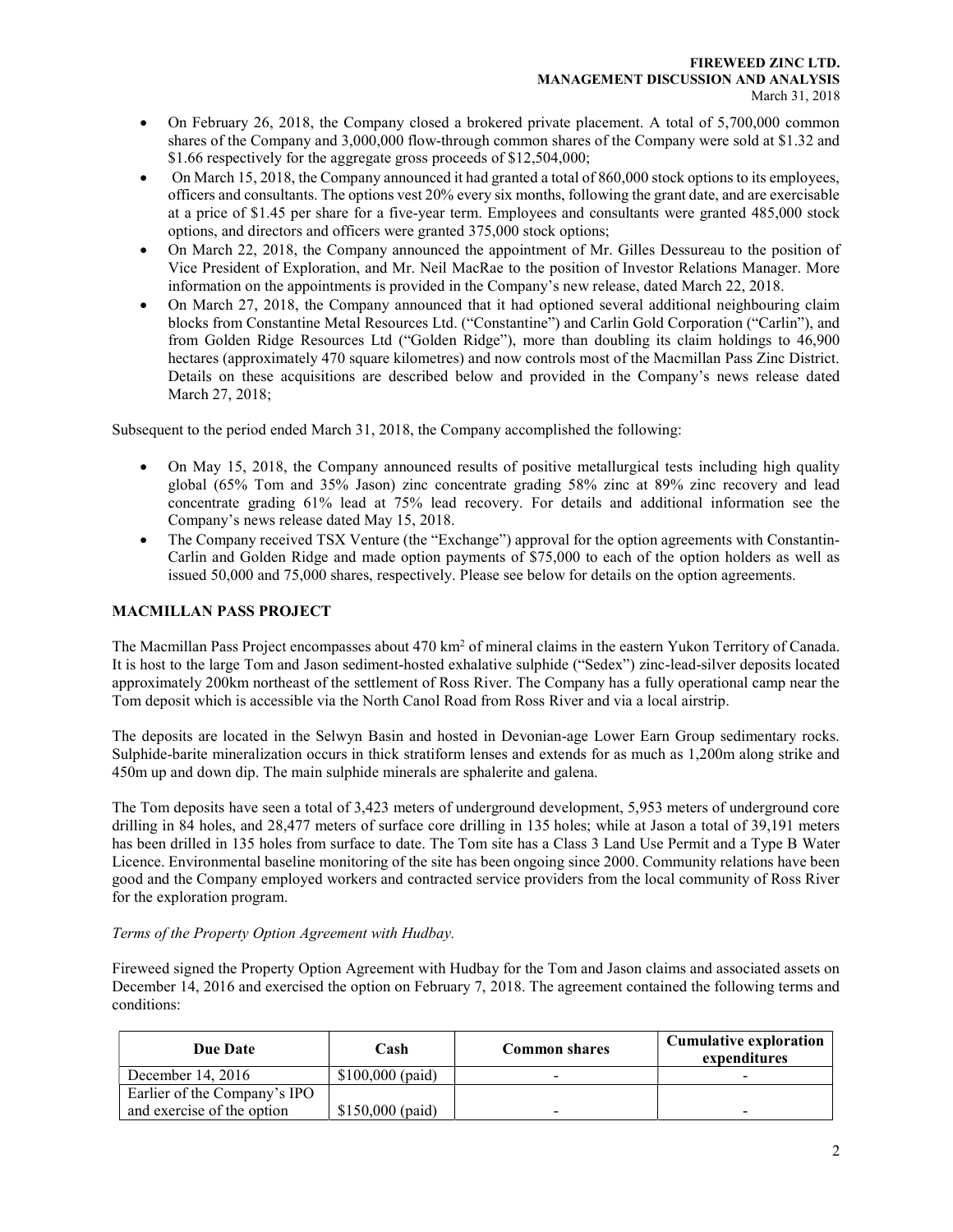| Due Date                                       | Cash                     | <b>Common shares</b>                     | <b>Cumulative exploration</b><br>expenditures |
|------------------------------------------------|--------------------------|------------------------------------------|-----------------------------------------------|
| December 14, 2017                              | $\overline{\phantom{0}}$ |                                          | \$250,000 (Completed)                         |
|                                                |                          | 15% of issued and                        |                                               |
| Exercise of the option                         | $$750,000$ (paid)        | outstanding shares (issued) <sup>1</sup> | $$1,000,000$ (Completed)                      |
| Lequed $3,565,406$ charge on February $2,2018$ |                          |                                          |                                               |

1. Issued 3,565,406 shares on February 2, 2018.

The Jason claims have an underlying 3% Net Smelter Royalty ("NSR") which can be bought out for \$5.25 million. There are no underlying royalties on the Tom claims.

## Terms of the Option Agreement with Newmont

Per the option agreement, signed on July 24, 2017, the Company can acquire a 100% interest in Newmont's MAC claims located on the northwest extension of the Company's Tom and Jason claims, by paying \$450,000 in staged cash payments over four years, maintaining the MAC claims in good standing (minimum \$82,000 in work per year), and granting Newmont production royalties on the MAC claims as follows: 0.25% NSR on base metals, 1% NSR on silver and 3% NSR on gold

| <b>Due Date</b>                       | Cash            |
|---------------------------------------|-----------------|
| July 24, 2017 (signing of the option) | \$50,000 (paid) |
| July 24, 2018 (first anniversary)     | \$80,000        |
| July 24, 2019 (second anniversary)    | \$95,000        |
| July 24, 2020 (third anniversary)     | \$110,000       |
| July 24, 2021 (fourth anniversary)    | \$115,000       |
| <b>TOTAL</b>                          | \$450,000       |

The option payment terms are summarized as follows:

Fireweed may prepay any of the option payments and/or prepay the entire purchase price at any time.

See Fireweed news release dated August 8, 2017 for details.

## Terms of the Option Agreement with Constantine-Carlin

The optioned claims extend Fireweed's Macmillan Pass Project land position to the north and northeast over additional prospective ground (see map in the Company's news release dated March 27, 2018) and allow the Company to acquire a 100% interest in the 624 MC, MP, and Jerry quartz claim tenures from joint venture partners Constantine and Carlin.

The Company can exercise this option and acquire 100% interest in the claims by making payments totaling \$500,000 and issuing 300,000 Fireweed shares over three years to Constantine and Carlin as follows:

| <b>Due Date</b>                                         | Cash             | <b>Common shares</b> |
|---------------------------------------------------------|------------------|----------------------|
| Exchange approval of the option agreement (May 9, 2018) | $$75,000$ (paid) | $50,000$ (issued)    |
| On or before May 9, 2019                                | \$125,000        | 50,000               |
| On or before May 9, 2020                                | \$150,000        | 100,000              |
| On or before May 9, 2021                                | \$150,000        | 100,000              |
| <b>TOTAL</b>                                            | \$500,000        | 300,000              |

Half of these payments are to Constantine and half - to Carlin. The Company may prepay any of the option payments and/or prepay the entire purchase price at any time.

Although not part of the consideration payable to exercise the option, the Company will pay an additional \$750,000 or equivalent in shares at the Company's option, upon receiving a resource calculation of at least 2.0 million tonnes of indicated (or better) resource on any part of the Constantine-Carlin claims. Constantine-Carlin will retain the right to receive a NSR on any future mine production from the Constantine-Carlin claims as follows: 0.5% NSR on base metals and silver and 2% NSR on all other metals including gold. Fireweed maintains a right of first refusal on the sale of any NSR royalty from these claims by Constantine and/or Carlin.

See the Company's news release dated March 27, 2018 for details.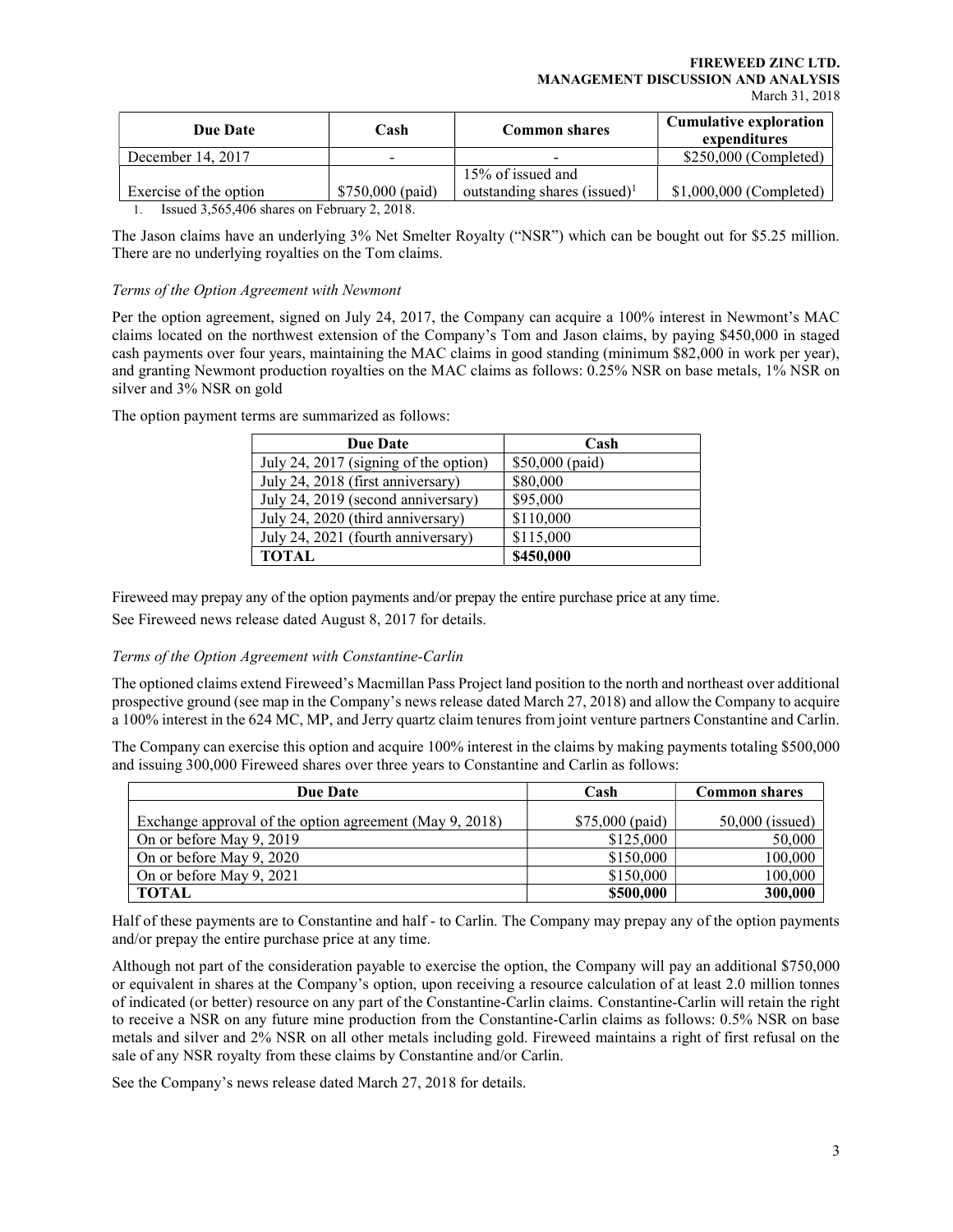#### Terms of the Option Agreement with Golden Ridge

The Golden Ridge option extends the Company's Macmillan Pass Project land position to the west and south over additional prospective ground (see map in the Company's news release dated March 27, 2018).

This option allows the Company to acquire a 100% interest in the 333 NS and 326 BR quartz claim tenures from Golden Ridge. The Company can exercise the option and acquire 100% interest in the claims by making payments totaling \$500,000 and issuing 450,000 shares over three years to Golden Ridge as follows:

| <b>Due Date</b>                                         | Cash             | <b>Common shares</b> |
|---------------------------------------------------------|------------------|----------------------|
| Exchange approval of the option agreement (May 9, 2018) | $$75,000$ (paid) | 75,000 (issued)      |
| On or before May 9, 2019                                | \$75,000         | 75,000               |
| On or before May 9, 2020                                | \$150,000        | 100,000              |
| On or before May 9, 2021                                | \$200,000        | 200,000              |
| <b>TOTAL</b>                                            | \$500,000        | 450,000              |

The Company may prepay any of the option payments and/or prepay the entire purchase price at any time.

Although not part of the consideration payable to exercise the option, the Company will pay an additional \$750,000 or equivalent in shares at the Company's option, to Golden Ridge, upon receiving a resource calculation of at least 2.0 million tonnes of indicated (or better) resource on any part of the BR and NS claims.

Golden Ridge will retain the right to receive net smelter return royalties on any future mine production from the BR and NS claims as follows: 0.5% NSR on base metals and silver and 2% NSR on all other metals, including gold. There is also a third party 3% NSR on any future cobalt production from the BR and NS claims. The Company will have the right to purchase one-half of these NSR royalties (excluding the cobalt royalty) for \$2.0 million at any time prior to the commencement of commercial production. The Company maintains a right of first refusal on the sale of any NSR royalty from the BR and NS claims by Golden Ridge.

See the Company's news release dated March 27, 2018 for details.

## 2018 Work Program

#### New Mineral Resource

Based on the 2017 drill results along with the historic core re-sampling results and compilation of historic data, the Company announced new mineral resources on January 10, 2018 which were substantially larger than historically reported resources. The new base case resources were:

| Category  | THAT IT DRAW CHAT IT IS A THAT IT IS NOT TO A THAT IT IS A THAT IT OF THE VALUE OF $\phi \circ \phi$ of $\phi$<br>Tonnes (Mt) | ZnEq % | $Zn\%$ | $Pb\%$ | Ag g/t | B lbs Zn | <b>B</b> lbs Pb | MOz Ag |
|-----------|-------------------------------------------------------------------------------------------------------------------------------|--------|--------|--------|--------|----------|-----------------|--------|
| Indicated |                                                                                                                               | 9.61   | 6.59   | 2.48   | 21.33  | . 63     | 0.61            | 7.69   |
| Inferred  | 39.47                                                                                                                         | 10.00  | 5.84   | 3.14   | 38.15  | 5.08     |                 | 48.41  |

|  | Table 1: Base Case Mineral Resource Estimate (at NSR cutoff grade of \$65 CAD) |  |
|--|--------------------------------------------------------------------------------|--|
|--|--------------------------------------------------------------------------------|--|

Details and supporting information are provided in the Company's news release, dated January 10, 2018.

## Future Plans

The Company is using this new Mineral Resource Estimate in writing a Preliminary Economic Assessment ("PEA") in accordance with NI43-101, to evaluate future mine planning, metallurgy and project economics. Concurrently, interpretation of the results of the drilling, mapping, geochemistry and geophysics work from the 2017 field season have been studied toward planning for the 2018 field season. Plans for the 2018 work program expected to begin in early June include a larger drill program to further step out from the drilling done to date to expand resources, infill drilling to upgrade the Inferred Resources, drilling of other known zones, utilizing three drills, and field and airborne work toward development of new exploration targets on the large property.

For more details on the Project and the Company, see Fireweed's NI43-101 compliant technical reports and news releases posted on the Company's website at www.FireweedZinc.com or at www.sedar.com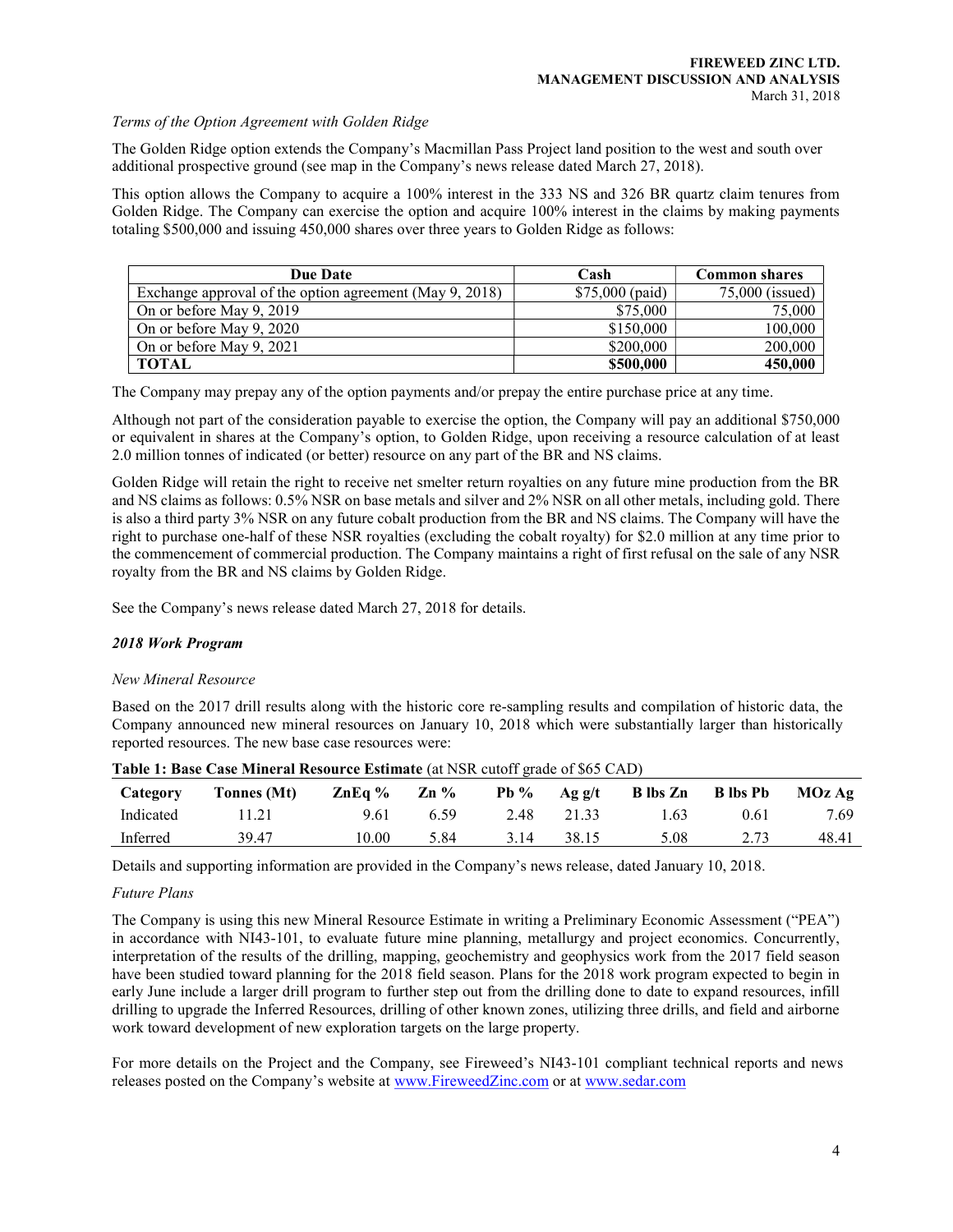#### FIREWEED ZINC LTD. MANAGEMENT DISCUSSION AND ANALYSIS March 31, 2018

Leon McGarry, P.Geo., Senior Resource Geologist for CSA Global Canada Geosciences Ltd. is independent of Fireweed Zinc Ltd. and a 'Qualified Person' as defined under Canadian National Instrument 43-101. Mr. McGarry is responsible for the Mineral Resource Estimate and directly related information in this MD&A. George Gorzynski, P.Eng., Executive Vice President and Director of Fireweed Zinc Ltd., and a Qualified Person under the meaning of Canadian National Instrument 43-101, is responsible for other technical information (information not directly related to the Mineral Resource Estimate) in this MD&A.

## FINANCING AND CORPORATE DEVELOPMENT

## SELECTED ANNUAL INFORMATION

The following table summarizes selected financial data for the three recent fiscal years, ended December 31, 2017, 2016 and 2015, and should be read in conjunction with such financial statements, prepared in accordance with International Financial Reporting Standards ("IFRS") and the related notes thereon:

| Item                                                  | <b>Fiscal Year Ended</b><br><b>December 31, 2017</b> | <b>Fiscal Year Ended</b><br>December 31,<br>2016 | <b>Period from</b><br>incorporation on<br><b>October 20, 2015 to</b><br><b>December 31, 2015</b> |
|-------------------------------------------------------|------------------------------------------------------|--------------------------------------------------|--------------------------------------------------------------------------------------------------|
| Revenues                                              | \$ nil                                               | \$ nil                                           | Snil                                                                                             |
| Expenses                                              | 959,487                                              | 188,639                                          | 13,521                                                                                           |
| Net Loss                                              | 959,487                                              | 188,639                                          | 13,521                                                                                           |
| Net Loss per Share (based on fully diluted<br>shares) | (0.07)                                               | (0.06)                                           | (0.00)                                                                                           |
| <b>Current Assets</b>                                 | 1,301,843                                            | 78,177                                           | 181                                                                                              |
| <b>Exploration and Evaluation Assets</b>              | 2,794,672                                            | 101,971                                          |                                                                                                  |
| <b>Total Assets</b>                                   | 4,132,000                                            | 180,148                                          | 181                                                                                              |
| <b>Current Liabilities</b>                            | 293,126                                              | 31,808                                           | 12,902                                                                                           |
| <b>Working Capital</b>                                | 1,008,717                                            | 46,369                                           | (12, 721)                                                                                        |
| Shareholders' Equity                                  | 3,829,825                                            | 148,340                                          | (12, 721)                                                                                        |
| Number of Shares Outstanding                          | 17,756,370                                           | 5,700,000                                        | 3,200,000                                                                                        |

## RESULTS OF OPERATIONS

As at March 31, 2018 exploration and evaluation assets totalled \$9,535,854 (March 31, 2017 - \$128,502) and details of the cost breakdown are contained in the schedule of Exploration and Evaluation Assets in the notes to the financial statements.

The Company's net loss for the three months ended March 31, 2018 was \$492,850 or \$0.02 per share (March 31, 2017 - \$85,527 or \$0.01 per common share). Assets totalled \$20,880,624 (December 31, 2017 - \$4,132,000).

## For the three months ended March 31, 2018

During the three months ended March 31, 2018, the Company incurred a net loss of \$492,850 (March 31, 2017 - \$85,527), due primarily to vested portion of share-based compensation to officers, directors and consultants of \$164,687 (2017 - \$nil), and investor relations of \$229,430 (2017 - \$37,611) (including attendance at conferences, presentations to investors and associated travel).

During the three months ended March 31, 2018, the Company carried out interpretation work related on the 2017 drilling, mapping, geochemical sampling, airborne geophysics and other activities as described above under Macmillan Pass Project, published a new mineral resource, worked on a preliminary economic assessment for the Project, carried out marketing and general corporate work.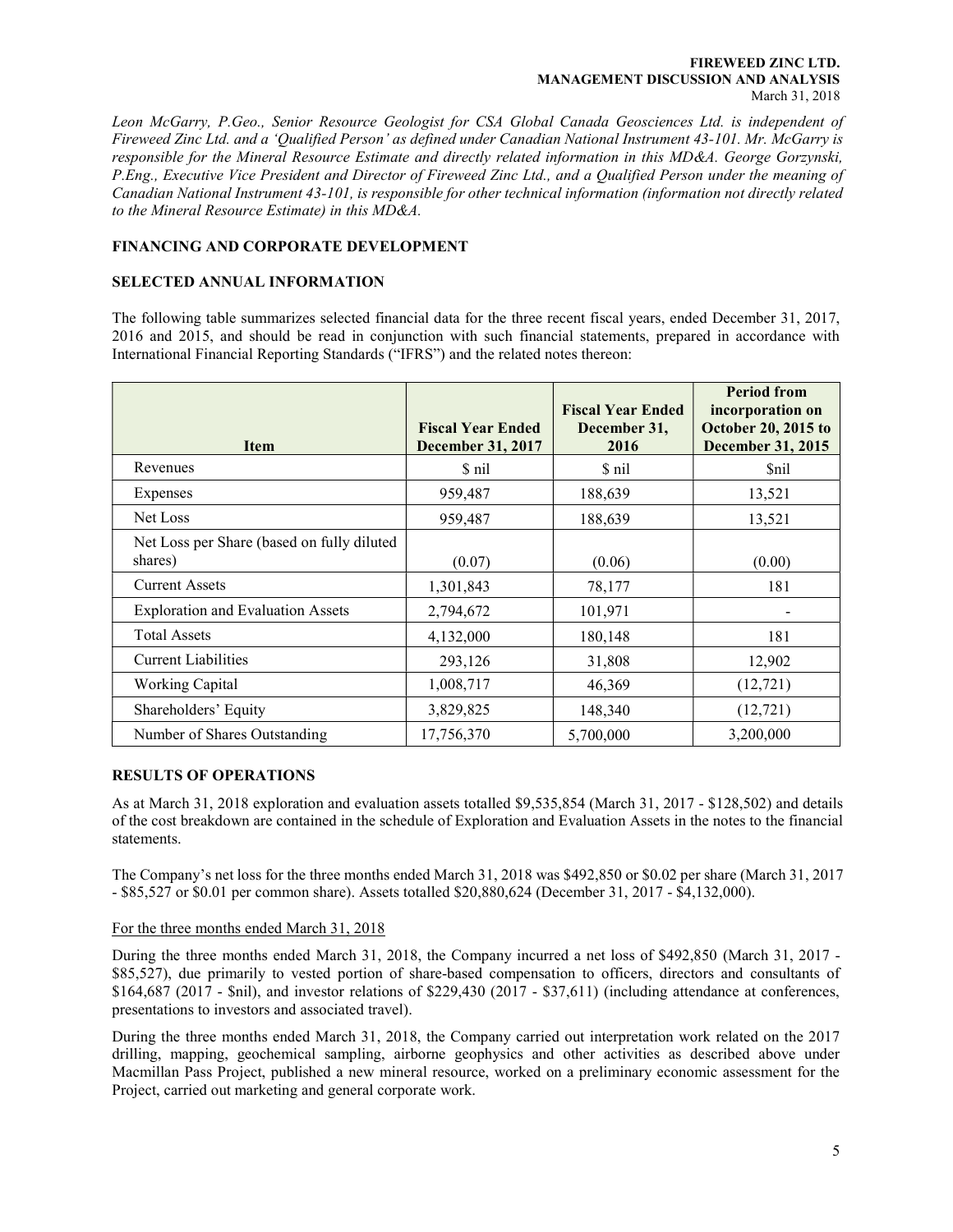#### SUMMARY OF QUARTERLY RESULTS

The following table sets forth selected quarterly financial information for each of the last eight quarters with the figures for each quarter in Canadian dollars. March 31, | Dec 31, | Sept 30, | Jun 30, | Mar 31, | Dec 31, | Sep 30, | Jun 30, 2018 2017 2017 2017 2017 2016 2016 2016

|                                                      | 2018       | 2017       | 2017       | 2017       | 2017      | 2016      | 2016     | 2016      |
|------------------------------------------------------|------------|------------|------------|------------|-----------|-----------|----------|-----------|
| Operating<br>expenses                                | (527, 473) | (488, 798) | (160, 398) | (224, 764) | (85, 527) | (180,060) | (7,286)  | (1,293)   |
| Net loss                                             | (492, 850) | (488, 798) | (160, 398) | (224, 764) | (85,527)  | (180,060) | (7,286)  | (1,293)   |
| Basic and<br>diluted<br>earnings (loss)<br>per share | (0.02)     | (0.03)     | (0.01)     | (0.02)     | (0.01)    | (0.04)    | (0.00)   | (0.00)    |
| Total assets                                         | 20,880,624 | 4,132,000  | 4,229,900  | 4,319,236  | 654,728   | 180,148   |          |           |
| Shareholders'<br>equity<br>(deficiency)              | 19,692,403 | 3,829,825  | 4,107,339  | 4,267,737  | 627,813   | 148,340   | (22,100) | (14, 814) |
| Capital stock                                        | 20,615,578 | 4,592,913  | 4,674,623  | 4,674,623  | 915,500   | 270,500   | 500      | 800       |
| Deficit                                              | 1,654,497  | 1,161,647  | 672,849    | 512,451    | 287,687   | 202,160   | 22,100   | 14,814    |

## LIQUIDITY AND CAPITAL RESOURCES

The Company manages its capital to maintain its ability to continue as a going concern and to provide returns to shareholders and benefits to other stakeholders. The capital structure of the Company consists of cash and cash equivalents and equity comprised of issued share capital and deficit.

Fireweed manages its capital structure and makes adjustments to it in light of economic conditions and financial needs. The Company, upon approval from its Board of Directors, will balance its overall capital structure through new share issues or by undertaking other activities as deemed appropriate under the specific circumstances.

## WORKING CAPITAL

As at March 31, 2018, the Company had positive working capital of \$10,900,571 (December 31, 2017 - \$1,008,717). Working capital included Prepaid Expenses of \$208,655 (December 31, 2017 - \$81,888), comprised of advances for exploration work, engineering, geophysics and insurance.

#### **CASH**

On March 31, 2018, the Company had cash of \$11,051,010 (December 31, 2017 - \$1,179,634). Management of cash balances is conducted in-house based on internal investment guidelines. Cash is deposited with a major Canadian financial institution. Cash required for immediate operations is held in a chequing account. Excess funds may be invested in conservative money market instruments that bear interest and carry a low degree of risk. Some examples of instruments in which we may invest its cash are treasury bills, money market funds, bank guaranteed investment certificates and bankers' acceptance notes. The objective of these investments is to preserve funds for the use in and advancement of the Company's business.

#### CASH USED IN OPERATING ACTIVITIES

Net cash used in operating activities during the three months ended March 31, 2018 was \$454,773 (2017 - \$118,111). Cash was mostly spent on technical work, consulting fees, investor relations expenses, legal fees, and general and administrative costs.

## CASH USED IN INVESTING ACTIVITIES

Total cash used in investing activities during the three months ended March 31, 2018 was \$1,301,319 (2017 - \$25,414), related to exploration work, acquisition payments, property reports (including the new mineral resource report and work on the PEA report) and related costs.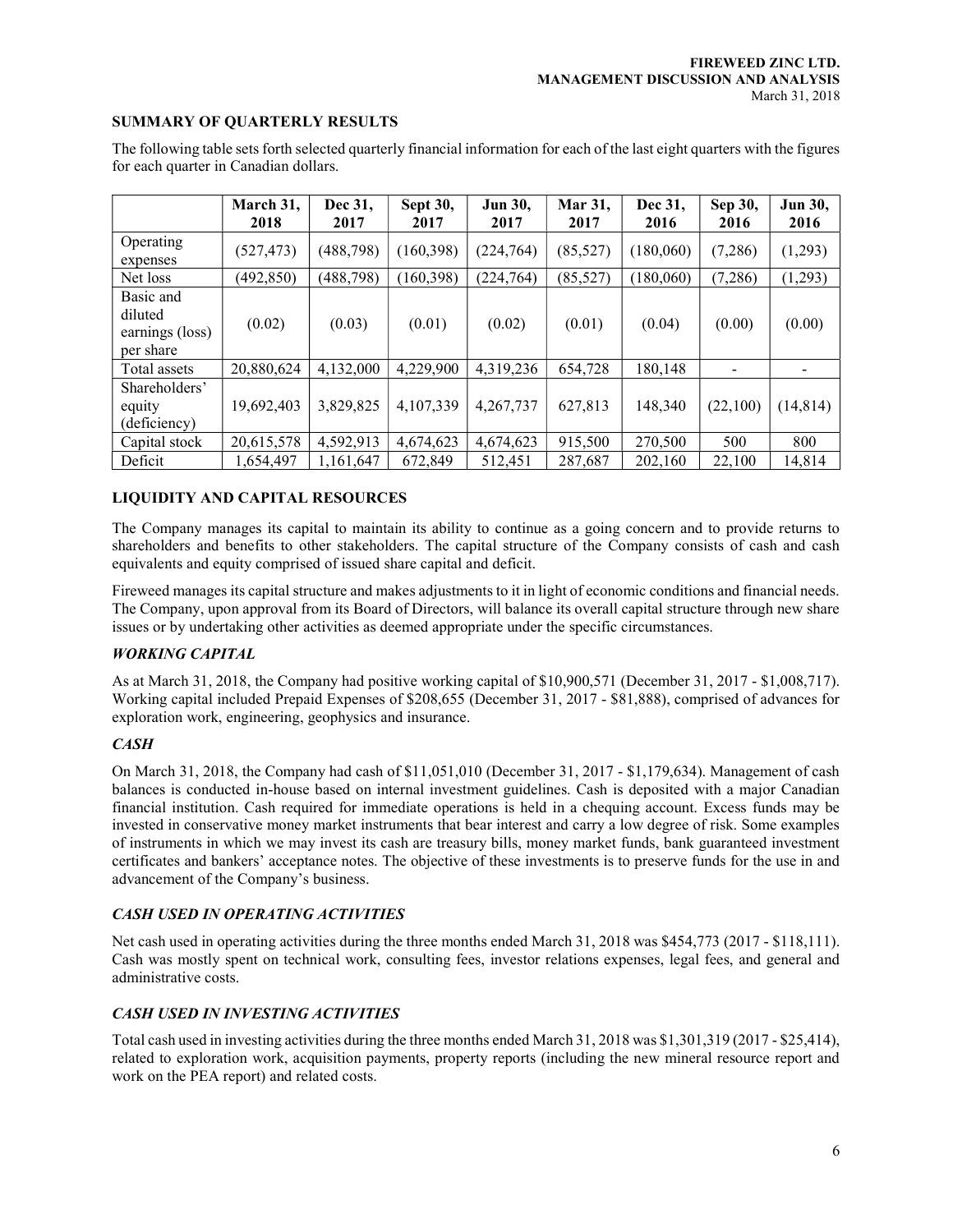## CASH GENERATED BY FINANCING ACTIVITIES

Total net cash generated by financing activities during the three months ended March 31, 2018 was \$11,627,468 (2017 - \$565,000), which consisted of funds obtained through the issuance of 8,700,000 shares less lease liability of \$27,396 (2017 - \$nil).

## FINANCE LEASE

During the year ended December 31, 2017, the Company entered into a finance lease for exploration equipment. The gross amount of the minimum lease payments related to the asset under the finance lease was \$38,026. The lease bore interest at a rate of 3% per annum with the term of 24 months. However, as of the date of this MD&A, the Company has made a final payment to the lessor to complete the acquisition of the exploration equipment under the lease and the lease payments have ended.

## REQUIREMENT OF ADDITIONAL EQUITY FINANCING

The Company has relied primarily on equity financings for all funds raised to date for its operations and will need more funds to explore and develop the Project in the future. Until it starts generating profitable operations from exploration, development and sale of minerals, the Company intends to continue relying upon the issuance of securities to finance its operations and acquisitions.

The Company is not subject to externally imposed capital requirements as at March 31, 2018.

## OUTSTANDING SHARE DATA

Our authorized share capital consists of an unlimited number of common shares without par value.

At March 31, 2018, there were 30,046,776 shares issued and outstanding (17,756,370 at December 31, 2017), which were issued for an aggregate consideration of \$20,615,578, net of issuance costs and flow-through premium liability.

As of the date of this MD&A (May 25), the following shares, warrants and options were outstanding:

|                               | Number of                      | <b>Exercise Price</b> | <b>Expiry Date</b> |
|-------------------------------|--------------------------------|-----------------------|--------------------|
|                               | <b>Shares/Options/Warrants</b> |                       |                    |
| Issued and Outstanding Shares | 30, 171, 776                   |                       |                    |
| Agents' Warrants and Options  | 378,000                        | \$0.50                | May 29, 2019       |
| <b>Stock Options</b>          | 1,380,000                      | \$0.50                | April 26, 2022     |
| <b>Stock Options</b>          | 30,000                         | \$0.70                | October 27, 2022   |
| <b>Stock Options</b>          | 200,000                        | \$0.83                | December 06, 2022  |
| Agent's options               | 250,064                        | \$1.32                | February 27, 2020  |
| <b>Stock Options</b>          | 860,000                        | \$1.45                | March 14, 2023     |
| Fully Diluted at May 25, 2018 | 33,269,840                     |                       |                    |

## CRITICAL ACCOUNTING ESTIMATES

Our significant accounting policies are presented in Note 3 of the audited financial statements for the year ended December 31, 2017 and Note 3 of the interim financial statements for the period ended March 31, 2018. Note 3 provides that the preparation of the Company's financial statements in conformity with IFRS requires management to make judgments, estimates and assumptions that affect the reported amounts of assets, liabilities and contingent liabilities at the date of the financial statements and reported amounts of expenses during the reporting period. Actual outcomes could differ from these estimates. These financial statements include estimates that, by their nature, are uncertain. The impacts of such estimates are pervasive throughout the financial statements and may require accounting adjustments based on future occurrences. Revisions to accounting estimates are recognized in the period in which the estimate is revised and future periods if the revision affects both current and future periods. These estimates are based on historical experience, current and future economic conditions and other factors, including expectations of future events that are believed to be reasonable under the circumstances.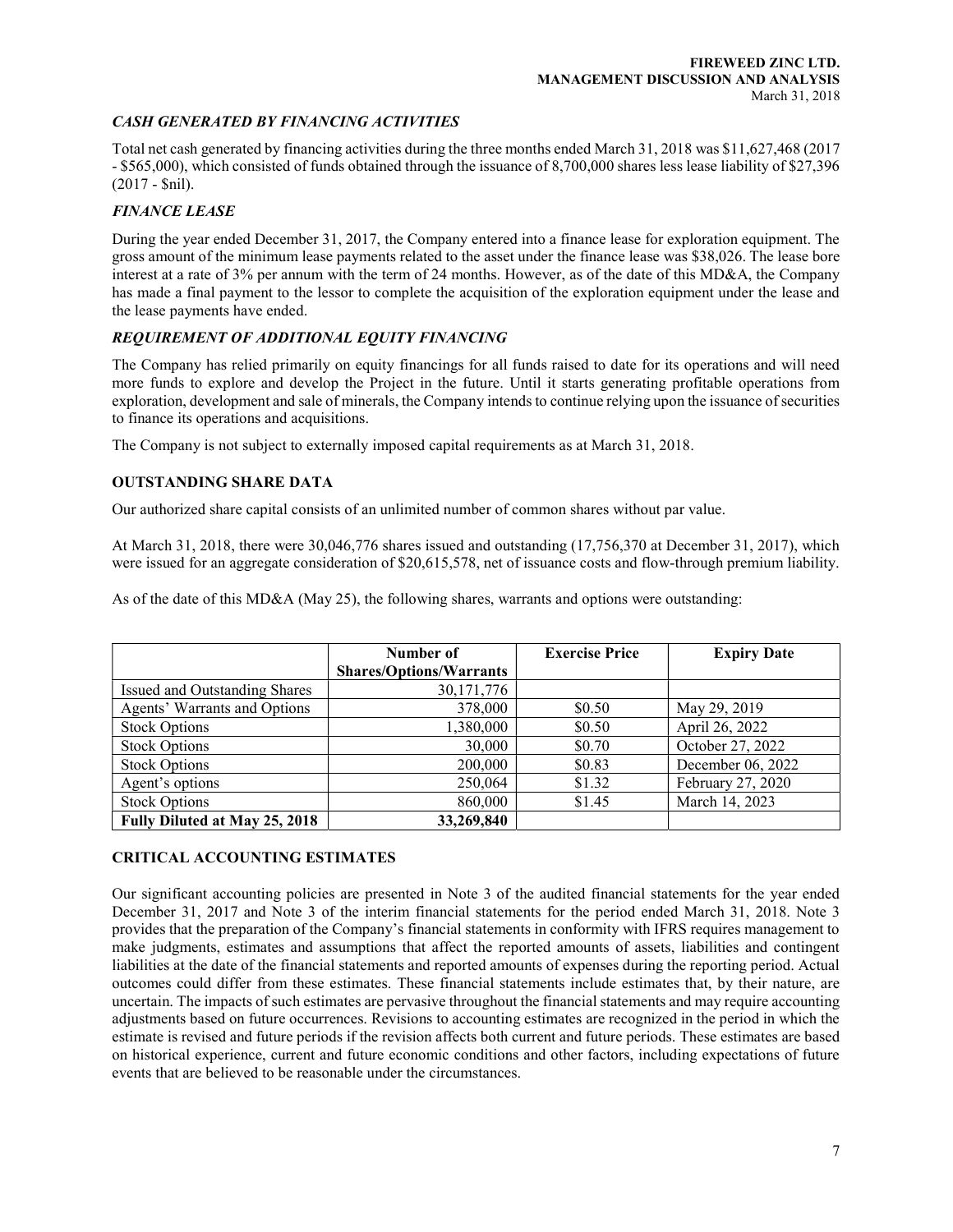Information about significant areas of estimation uncertainty in applying accounting policies that have the most significant effect on the amounts recognized in the financial statements are noted below.

## KEY SOURCES OF ESTIMATION UNCERTAINTY

#### Exploration and evaluation assets

Exploration and evaluation costs are initially capitalized as intangible exploration assets with the intent to establish commercially viable reserves. The Company is required to make estimates and judgments about the future events and circumstances regarding whether the carrying amount of intangible exploration assets exceeds its recoverable amount. Recoverability is dependent on various factors, including the discovery of economically recoverable reserves, the ability of the Company to obtain the necessary financing to complete the development, and upon future profitable production or proceeds from the disposition of the exploration and evaluation assets themselves. Additionally, there are numerous geological, economic, environmental and regulatory factors and uncertainties that could impact management's assessment as to the overall viability of its properties or the ability to generate future cash flows necessary to cover or exceed the carrying value of the Company's exploration and evaluation assets. As field work is still in early stages on the Project, the Company is not in a position to determine the circumstances pertaining to future events in this regard.

#### Deferred tax assets and liabilities

The measurement of a deferred tax provision is subject to uncertainty associated with the timing of future events and changes in legislation, tax rates and interpretations by tax authorities. The estimation of taxes includes evaluating the recoverability of deferred tax assets based on an assessment of the Company's ability to utilize the underlying future tax deductions against future taxable income prior to expiry of those deductions. Management assesses whether it is probable that some or all of the deferred income tax assets will not be realized. The ultimate realization of deferred tax assets is dependent upon the generation of future taxable income, which in turn is dependent upon the successful discovery, extraction, development and commercialization of mineral reserves. To the extent that management's assessment of the Company's ability to utilize future tax deductions changes, the Company would be required to recognize more or fewer deferred tax assets, and future tax provisions or recoveries could be affected.

#### Share-based payments

The Company measures share-based payments expense by reference to the fair value of the stock options at the date at which they are granted. Estimating fair value for granted stock options requires determining the most appropriate valuation model which is dependent on the terms and conditions of the grant. This estimate also requires determining the most appropriate inputs to the valuation model including the expected life of the option, volatility, dividend yield, and rate of forfeitures.

## FINANCIAL INSTRUMENTS

#### Financial assets

The accounting policies in preparation of these condensed interim financial statements are consistent with those applied and disclosed in the Company's audited financial statements for the year ended December 31, 2017, except for the adoption, on January 1, 2018, of IFRS 9, Financial Instruments: Classification and Measurement ("IFRS 9"), which has an initial application as at this date. IFRS 9 uses a single approach to determine whether a financial asset is classified and measured at amortized cost or fair value, replacing the multiple rules in IAS 39, Financial instruments. The approach in IFRS 9 is based on how an entity manages its financial instruments and the contractual cash flows characteristics of the financial asset. Most of the requirements in IAS 39 for classification and measurement of financial liabilities were carried forward in IFRS 9 and, therefore, the accounting policy with respect to financial liabilities is unchanged.

The Company classifies its financial assets into one of the categories below, depending on the purpose for which the financial assets were acquired. Management determines the classification of its financial assets at initial recognition.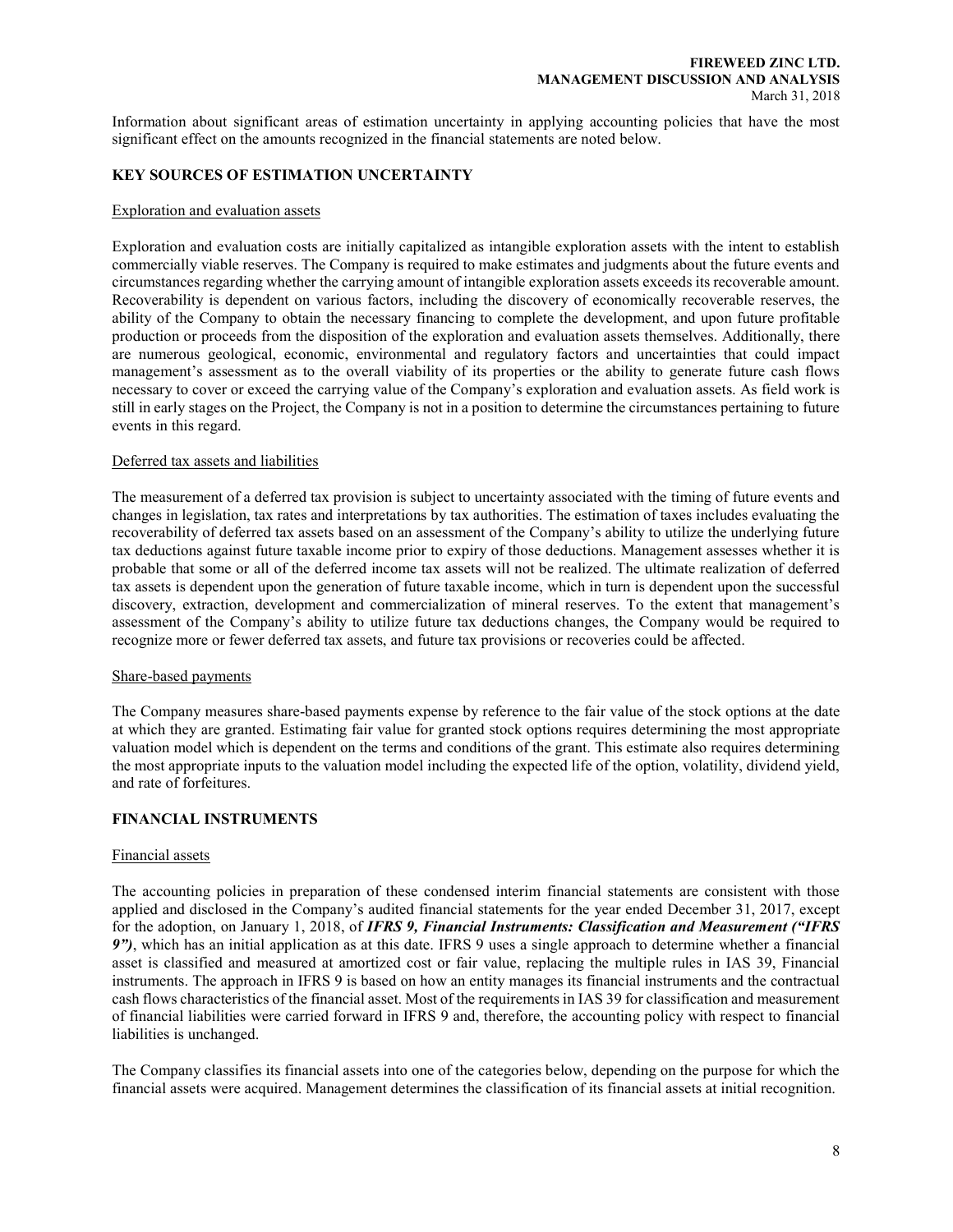#### FIREWEED ZINC LTD. MANAGEMENT DISCUSSION AND ANALYSIS March 31, 2018

The classification of debt instruments is driven by the business model for managing the financial assets and their contractual cash flow characteristics. Debt instruments are measured at amortized cost if the business model is to hold the instrument for collection of contractual cash flows and those cash flows are solely principal and interest. If the business model is not to hold the debt instrument, it is classified as fair value through profit and loss ("FVTPL"). Financial assets with embedded derivatives are considered in their entirety when determining whether their cash flows are solely payments of principal and interest.

Equity instruments that are held for trading (including all equity derivative instruments) are classified as FVTPL, for other equity instruments, on the day of acquisition the Company can make an irrevocable election (on an instrument by-instrument basis) to designate them as at FVTOCI.

Fair value through profit or loss ("FVTRL") – Financial assets carried at FVTPL are initially recorded at fair value and transaction costs are expensed in the income statement. Realized and unrealized gains and losses arising from changes in the fair value of the financial asset held at FVTPL are included in the income statement in the period in which they arise. Derivatives are also categorized as FVTPL unless they are designated as hedges.

Fair value through other comprehensive income ("FVTOCI") - Investments in equity instruments at FVTOCI are initially recognized at fair value plus transaction costs. Subsequently, they are measured at fair value, with gains and losses arising from changes in fair value recognized in other comprehensive income. There is no subsequent reclassification of fair value gains and losses to profit or loss following the derecognition of the investment

Financial assets at amortized cost - A financial asset is measured at amortized cost if the objective of the business model is to hold the financial asset for the collection of contractual cash flows, and the asset's contractual cash flows are comprised solely of payments of principal and interest. They are classified as current assets or non-current assets based on their maturity date and are initially recognized at fair value and subsequently carried at amortized cost less any impairment.

The Company recognizes a loss allowance for expected credit losses on financial assets that are measured at amortized cost. At each reporting date, the loss allowance for the financial asset is measured at an amount equal to the lifetime expected credit losses if the credit risk on the financial asset has increased significantly since initial recognition. If at the reporting date, the financial asset has not increased significantly since initial recognition, the loss allowance is measured for the financial asset at an amount equal to twelve month expected credit losses.

Impairment losses on financial assets carried at amortized cost are reversed in subsequent periods if the amount of the loss decreases and the decrease can be objectively related to an event occurring after the impairment was recognized.

The following table shows the classification of the Company's financial assets under IFRS 9:

| Financial asset                          | <b>IFRS</b> 9 Classification |
|------------------------------------------|------------------------------|
| Cash                                     | Amortized cost               |
| Other receivables                        | Amortized cost               |
| Accounts payable and accrued liabilities | Amortized cost               |

As the accounting reflected by the adoption of IFRS 9 under the above classifications and election is similar to that of IAS 39, there will be no impact on the Company's financial statements and no restating of prior periods will be required.

## Capital stock

Common shares are classified as shareholders' equity. Incremental costs directly attributable to the issue of common shares and stock options are recognized as a deduction from equity. Common shares issued for consideration other than cash, are valued based on their market value at the date the shares are issued.

The Company has adopted a residual value method with respect to the measurement of shares and warrants issued as private placement units. The residual value method first allocates value to the more easily measurable component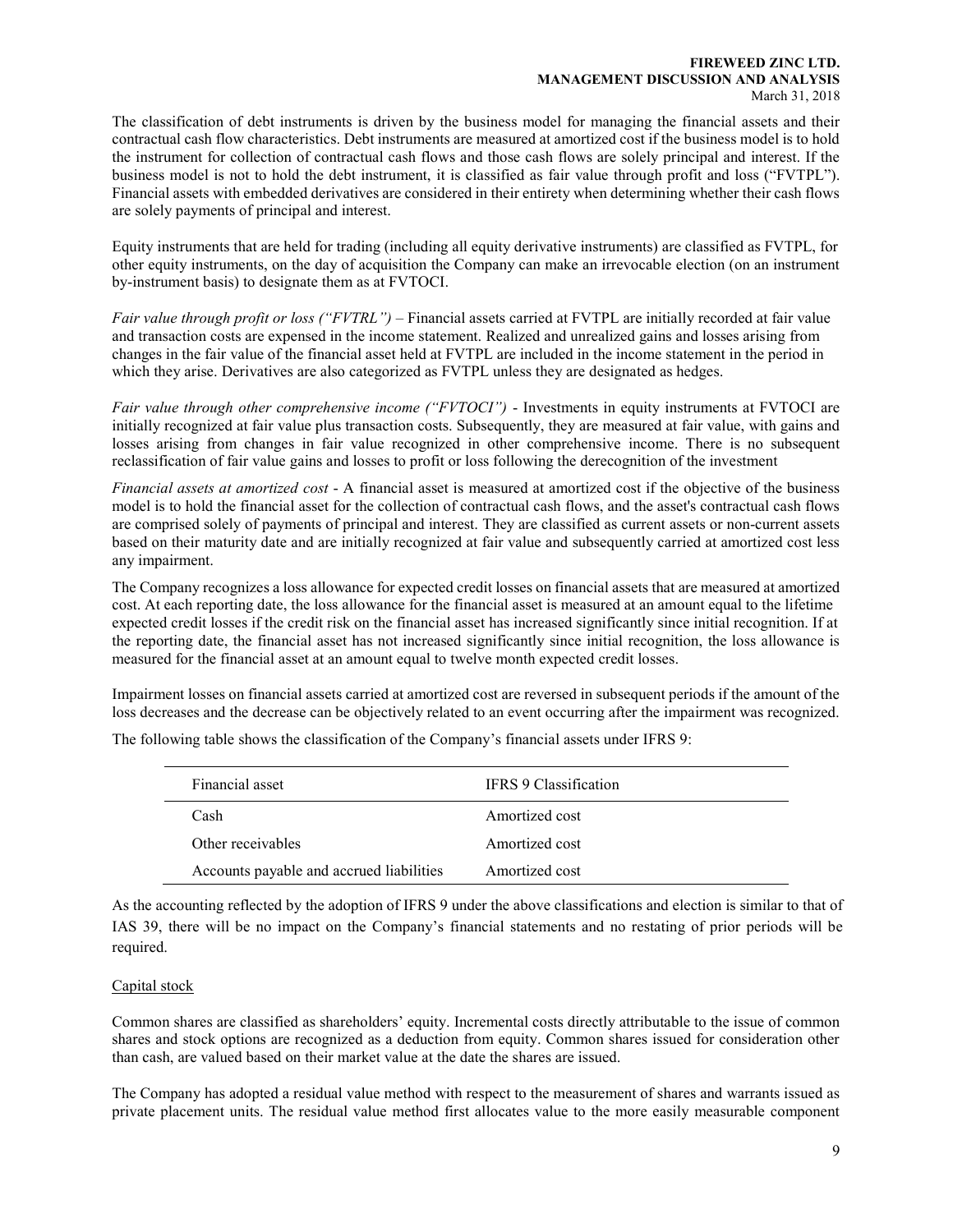based on fair value and then the residual value, if any, to the less easily measurable component. The Company considers the fair value of common shares issued in the private placements to be the more easily measurable component and the common shares are valued at their fair value, as determined by the closing market price on the announcement date. The balance, if any, is allocated to the attached warrants. Any fair value attributed to the warrants is recorded as reserves.

## NEW STANDARDS AND INTERPRETATIONS

Certain new standards, interpretations, amendments and improvements to existing standards were issued by the IASB or IFRIC that are mandatory for future accounting periods. The following have not yet been adopted by the Company at March 31, 2018:

**IFRS 16, Leases:** New standard to establish principles for recognition, measurement, presentation and disclosure of leases with an impact on lessee accounting, effective for annual periods beginning on or after January 1, 2019. IFRS 16 introduces a single accounting model for lessees and for all leases with a term of more than 12 months, unless the underlying asset is of low value. A lessee will be required to recognize a right-of-use asset, representing its right to use the underlying asset, and a lease liability, representing its obligation to make lease payments. The accounting treatment for lessors will remain largely the same as under IAS 17. IFRS 16 is effective for annual reporting periods beginning on or after January 1, 2019, with early adoption permitted.

The Company plans to apply this standard at the date it becomes effective and expects that the adoption of the standard will have no significant impact on the Company's financial statements.

## TRANSACTIONS WITH RELATED PARTIES

Related party transactions mainly include management and consulting fees, share-based compensation and director and committee fees. The related parties are represented by the key management personnel, which include those persons having authority and responsibility for planning, directing and controlling the activities of the Company as a whole. The Company has determined that the key management personnel consist of executive and non-executive members of the Company's Board of Directors and corporate officers. Related parties also include companies, controlled by officers and/or directors.

The renumeration to directors and key management personnel during the three months ended March 31, 2018 and 2017 was as follows:

| Payee                         | <b>Nature of the transaction</b>                                                          | <b>Three months</b><br>ended<br><b>March 31, 2018</b> |    | <b>Three months</b><br>ended<br><b>March 31, 2017</b> |
|-------------------------------|-------------------------------------------------------------------------------------------|-------------------------------------------------------|----|-------------------------------------------------------|
| Chief Executive Officer (CEO) | Share-based compensation<br>Director and committee fees                                   | \$<br>14,004<br>9.000                                 | -S |                                                       |
| Company, controlled by CEO    | Management and consulting fees<br>Investor relations                                      | 17,500<br>12,500                                      |    | 22,500                                                |
| Chief Financial Officer (CFO) | Share-based compensation                                                                  | 1.764                                                 |    |                                                       |
| Directors                     | Director and committee fees<br>Management and consulting fees<br>Share-based compensation | 45,000<br>30,000<br>54,250                            |    |                                                       |
|                               |                                                                                           | 184,018                                               | S  | 22,500                                                |

The total amount of \$184,018 (March 31, 2017 - \$22,500) compensation to related parties during the quarter comprised of \$20,006 (2017 - \$15,000) expensed to consulting fees, \$27,494 (March 31, 2017 - \$7,500) capitalized to exploration and evaluation assets, \$70,018 (March 2017 - \$nil) of vested share-based compensation, \$12,500 (March 31, 2017 - \$nil) expensed to investor relations and \$54,000 of director and committee fees (March 2017 - \$nil).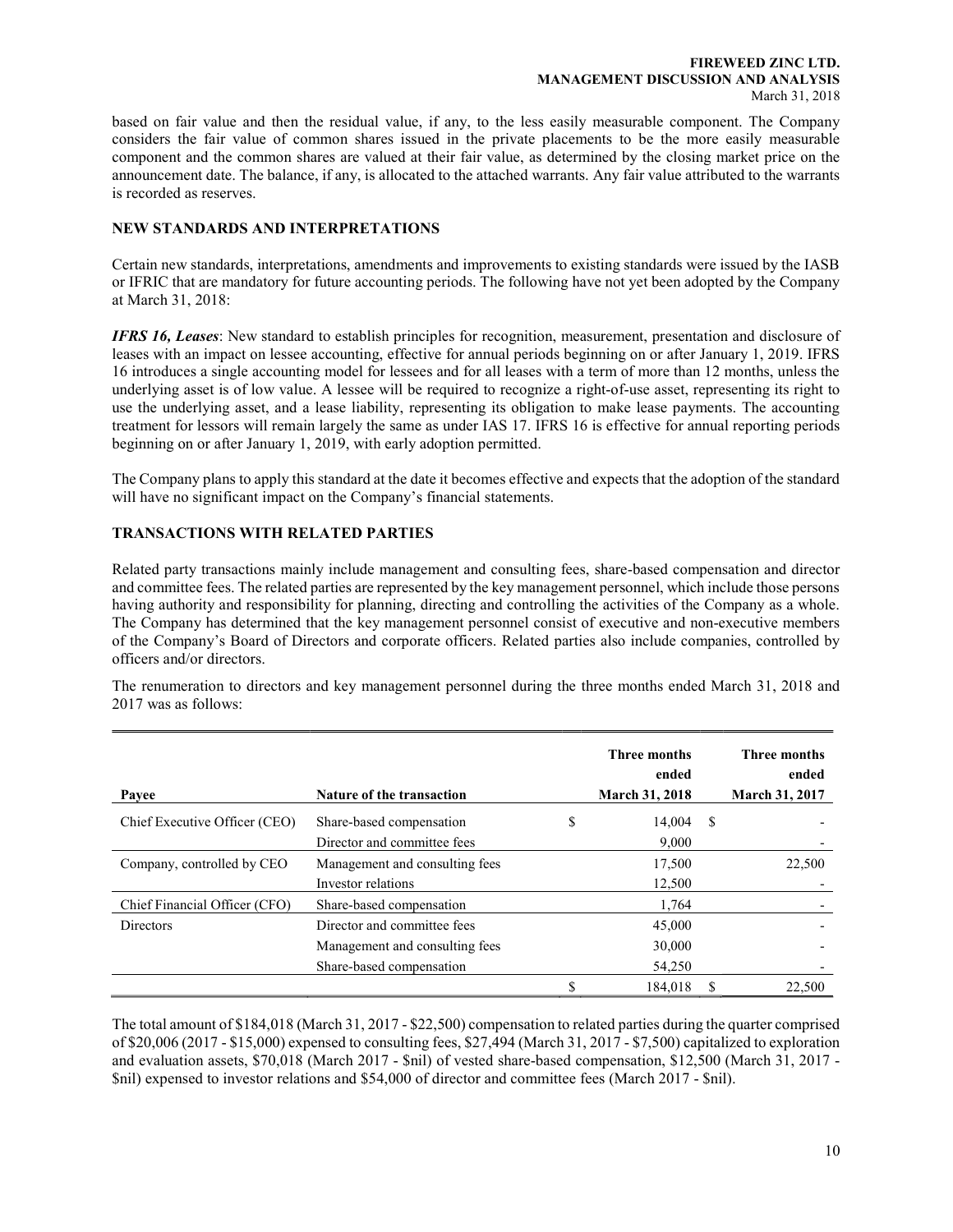#### FIREWEED ZINC LTD. MANAGEMENT DISCUSSION AND ANALYSIS March 31, 2018

As at March 31, 2018, \$31,295 (December 31, 2017 - \$48,557) owing to key management was included in accounts payable and \$18,000 out of \$54,000 director and committee fees for the quarter (December 31, 2017 - \$72,000) was accrued. These payables are unsecured, non-interest bearing and are expected to be repaid under normal trade terms.

## ADDITIONAL DISCLOSURE FOR VENTURE ISSUERS WITHOUT SIGINIFICANT REVENUE

Additional disclosure concerning the Company's general and administrative expenses is provided in the Company's Statement of Operations and Comprehensive Loss contained in its unaudited interim financial statements for March 31, 2018, which are available on SEDAR: www.sedar.com.

## OFF-BALANCE SHEET ARRANGEMENTS

The Company has no off-balance sheet arrangements.

## ADDITIONAL DISCLOSURE FOR JUNIOR ISSUERS

The Company had its first quarter with positive cash flow since its inception following the completion of the IPO. We expect the remaining proceeds of the IPO, included in our available cash on hand at December 31, 2017 and the funds raised in February 2018, will be sufficient to fund our operations for at least 12 months. All costs relating to the acquisition and exploration of the Project are capitalized and reported in the Statements of Financial Position in the Company's financial statements. For details see the Company's Prospectus posted on the Company's website www.FireweedZinc.com and the audited Financial Statements for the year ended December 31, 2017 as well as interim financial statements for the period ended March 31, 2018, available on SEDAR: www.sedar.com.

## APPROVAL

The Board of Directors oversees management's responsibility for financial reporting and internal control systems through an Audit Committee. This Committee meets periodically with management and annually with the independent auditors to review the scope and results of the annual audit and to review the annual financial statements before the financial statements are approved by the Board of Directors and submitted to the shareholders of the Company. The Board of Directors has approved these unaudited interim financial statements for the three months ended March 31, 2018 and the disclosure contained in this MD&A. A copy of this MD&A will be provided to anyone who requests it.

## NOTE REGARDING FORWARD–LOOKING STATEMENTS

Except for historical information, this MD&A may contain forward-looking statements. The use of any of the words "anticipate", "continue", "estimate", "expect", "may", "will", "project", "should", "believe" and similar expressions are intended to identify forward-looking statements. These statements involve known and unknown risks, uncertainties and other factors that may cause actual results or events to differ materially from those anticipated in such forwardlooking statements. These statements involve known and unknown risks, uncertainties, and other factors that may cause the Company's actual results, levels of activity, performance or achievements to be materially different from any future results, levels of activity, performance or achievement expressed or implied by these forward-looking statements. The factors that could cause actual results to differ materially include, but are not limited to, the following: general economic conditions; changes in financial markets; the impact of exchange rates; political conditions and developments; relations with First Nations; weather; changes in the supply, demand and pricing of the metal commodities which the Company hopes to find and successfully mine; changes in regulatory requirements impacting the Company's operations; the ability to properly and efficiently staff the Company's operations; the sufficiency of current working capital and the estimated cost and availability of funding for the continued exploration and development of the Company's exploration property or properties. Should any one or more risks or uncertainties materialize or change, or should any underlying assumptions prove incorrect, actual results and forward-looking statements may vary materially from those described herein. This list is not exhaustive and these and other factors should be considered carefully, and readers should not place undue reliance on the Company's forward-looking statements. The Company believes the expectations reflected in those forward-looking statements are reasonable, but no assurance can be given that these expectations will prove to be correct and such forward-looking statements included in this MD&A should not be unduly relied upon. These statements are current only as of the date of this MD&A. As a result of the foregoing and other factors, no assurance can be given as to any such future results, levels